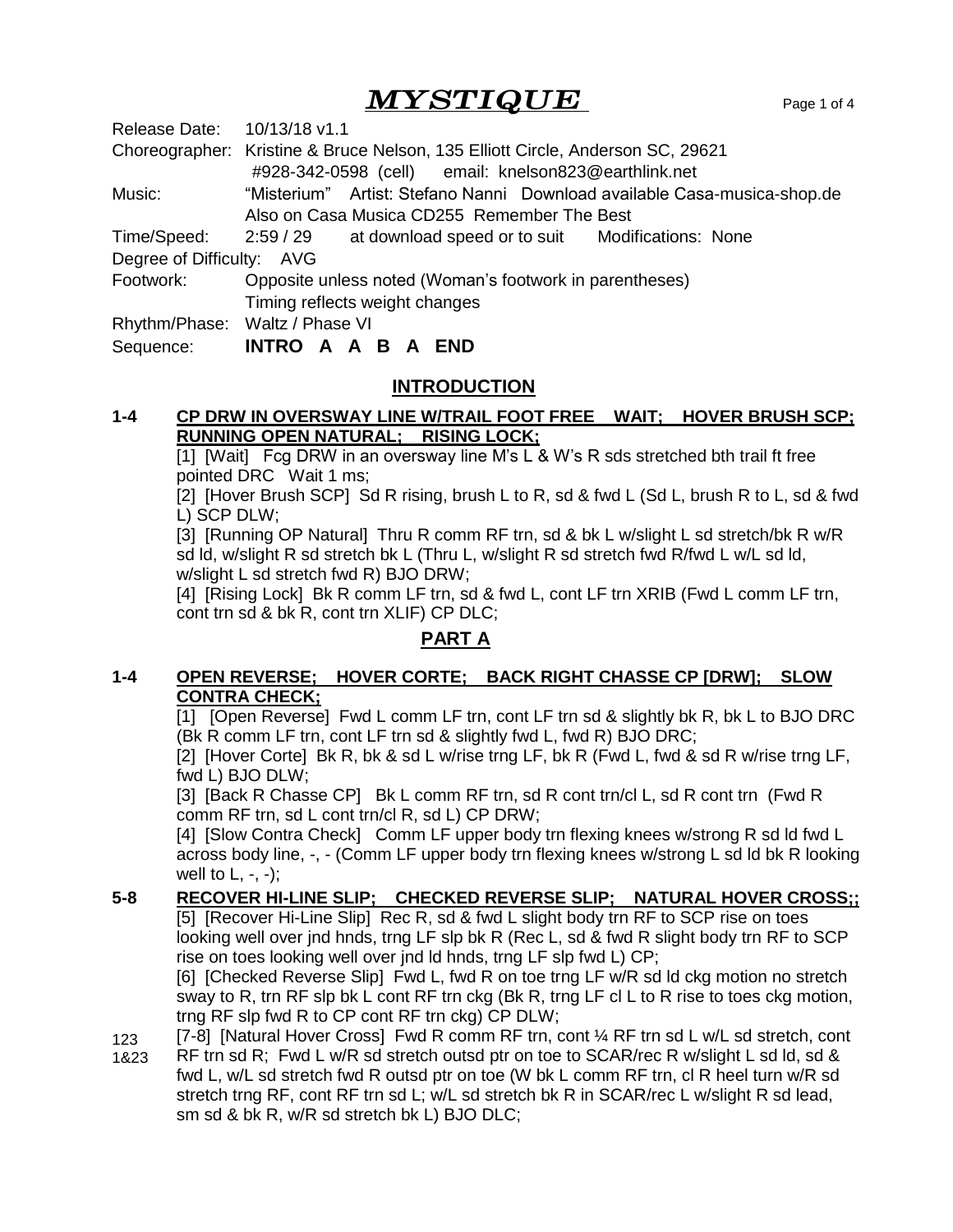# **PART A (Contd)**

#### **9-13 DOUBLE REVERSE DLW; CHANGE OF DIRECTION; DOUBLE TELESPIN TO BJO;;;**

[9] Fwd L comm LF trn, sd R cont trn, spn on ball of R (W bk R comm LF trn, bring L to R start heel turn transfer weight to L cont LF trn/sd & slightly bk R cont LF trn, XLIF) CP DLW;

[10] [Change of Direction] Fwd L, fwd R w/R shldr ld trn ¼ LF, drw L to R (Bk R, bk L w/L shidr id trn  $\frac{1}{4}$  LF, drw R to L) CP DLC;

[11-13] [Double Telespin to BJO] Fwd L comm LF trn, fwd & sd R cont LF trn, sd & bk L w/partial wgt keeping L sd in twd W/comm LF body trn; Taking full wgt on L spn LF, sd R cont LF trn, sd & bk L w/partial wgt keeping L sd in twd W/comm LF body trn; Taking full wgt on L spn LF, sd R cont LF trn, cont trn sd & fwd L to BJO (W bk R comm LF trn bring L to R no wgt comm heel trn, transfer wgt to L cont trn, fwd R cont LF trn/keeping R sd in twd M fwd L; Fwd R to fc M comm LF toe spn, cont toe spn cl L, fwd R cont LF trn/keeping R sd in twd M fwd L; Fwd R to fc M comm LF toe spn, cont toe spn cl L, cont trn sd & bk R) BJO DLW;

#### **14-16 CONTINUOUS HOVER CROSS;;;**

[14-16] Fwd R comm RF trn, cont RF trn sd L, strong RF trn sm fwd R DLW; Fwd & across L to SCAR, cl R to L w/upper body rotation to R w/R sd stretch, bk L BJO; Bk R to CP, sd & fwd L w/L sd ld, fwd R w/L sd stretch (Bk L comm RF heel trn, cl R cont RF trn, cont trn sd & bk L; Bk R SCAR, sd L CP, fwd R BJO; Fwd L CP, sd & bk R, bk L) BJO DLC;

## **PART B**

#### **1-4 DRAG HESITATION; SYNCOPATED TWISTY VINE; OUTSIDE CHANGE SCP; OPEN NATURAL;**

[1] [Drag Hesitation] Fwd L comm LF trn, sd R cont LF trn fcg COH, drw L to R cont slight LF trn (W bk R comm LF trn, sd L cont LF trn, drw R to L) BJO DRC; [2] [Syncopated Twisty Vine] XLIB comm RF trn/sd & fwd R, XLIF comm LF body trn, sd & bk R (XRIF comm RF trn/sd & bk L, XRIB comm LF body trn, sd & fwd L) BJO DRC; [3] [Outside Change SCP] Bk L, bk R trng LF, sd & fwd L (Fwd R, fwd L slight body trn LF, sd & fwd R) SCP DLW;

[4] [Open Natural] Comm RF upper body trn fwd R, sd L across LOD, cont slight RF upper body trn bk R w/R sd ld (Fwd L, sd & fwd R, fwd L w/L sd ld) BJO DRC;

## **5-8 OUTSIDE SPIN & TWIST [CP DRW];; BACK CHASSE BJO; MANEUVER [NATURAL] PIVOT 2;**

[5-6] [Outside Spin & Twist] Comm RF 3/8 trn bk L, fwd R outsd partner cont RF trn, sd L to CP RLOD; XRIB w/partial wgt, unwind RF chg wgt to R, cont RF trn bk L in CP (Comm RF trn fwd R outsd ptr, cl L cont RF trn, cl R; Fwd L/R CW around M, fwd L trng RF, fwd R) CP DRW;

[7] [Back Chasse BJO] Bk R slight LF trn, sd L/cl R, slight LF trn sd & fwd L (Fwd L slight LF trn, sd R/cl L, slight LF trn sd & bk R) BJO DLW;

[8] [Maneuver Natural Pivot 2] Trng RF appx 3/8 fwd R CP RLOD, bk L pvt ½ RF, fwd R cont slight RF trn (Bk L comm RF trn CP RLOD, cont trn sd & fwd R pvt ½ RF, cont slight RF trn sd & bk L) CP DLW;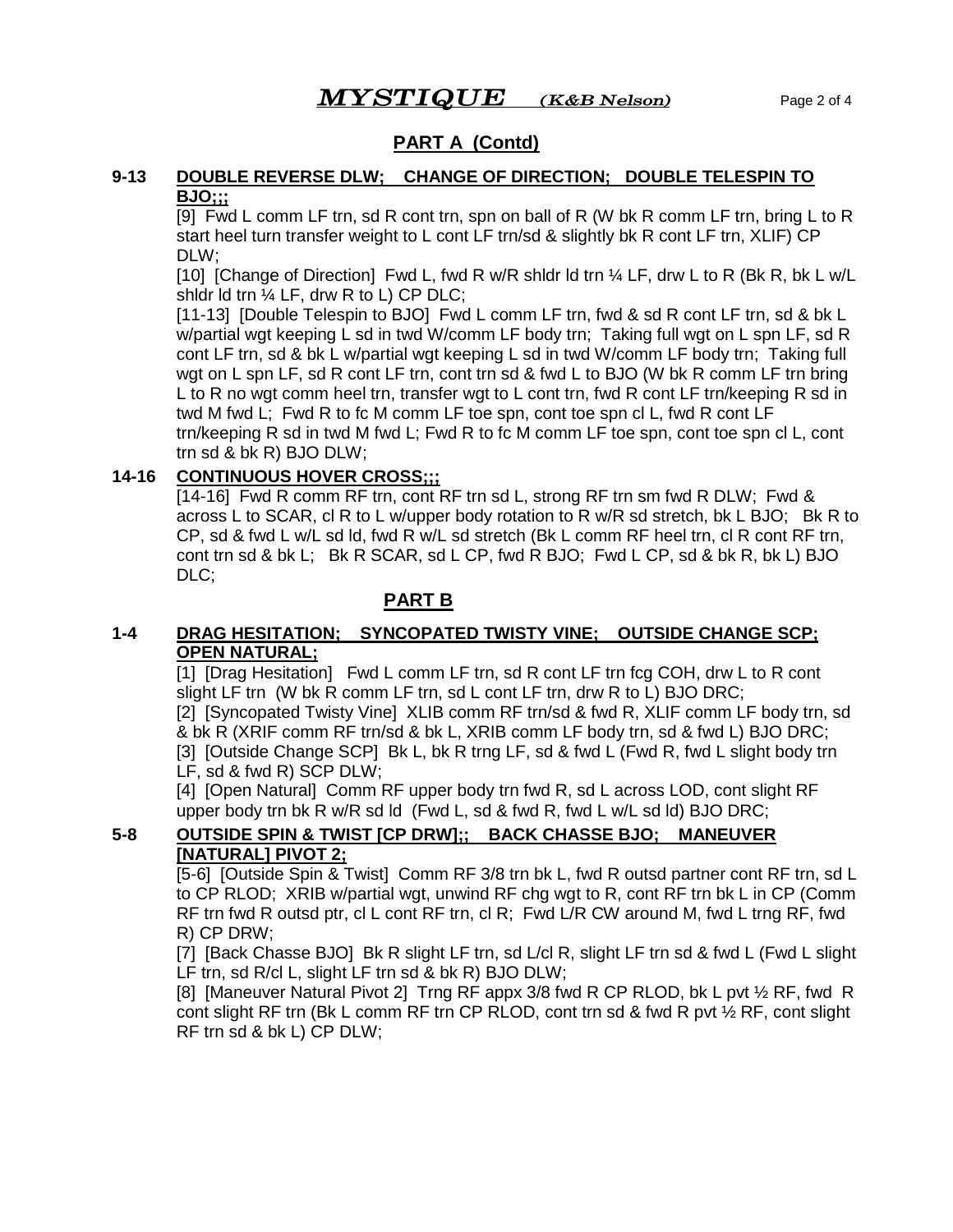# **PART B (Contd)**

#### **9-13 RUMBA CROSS 2X;; FORWARD HOVER BJO; NATURAL WEAVE;;**

[9-10] [Rumba Cross 2X] Comm upper body trn comm RF trn fwd L w/L sd ld & L sd stretch/cont trn XRIB trng RF ½ on toes, cont RF trn bk L, fwd R LOD (Rotating upper body RF bk R/XLIF trng ½ RF on toes, cont RF trn fwd R between M's feet pvt ½ RF, bk L) CP DLW; Repeat ms 9 Part B;

[11] [Forward Hover BJO] Fwd L, fwd & sd R rising slight RF body trn, fwd L w/L sd ldg & L sd stretch (Bk R, bk & sd L rising slight RF body trn, bk R w/R sd ldg & R sd stretch) BJO DLW;

[12-13] [Natural Weave] Fwd R comm RF trn, sd L w/L sd stretch, bk R w/R sd ld slight RF trn backing DLC; Bk L w/R sd stretch, bk R comm LF trn, cont LF trn sd & fwd L w/L sd stretch (Bk L comm RF trn, bring R to L heel trn RF cl R w/R sd stretch, w/L sd ld fwd L; Fwd R w/L sd stretch, fwd L comm LF trn, cont trn sd & bk R w/R sd stretch) BJO DLW;

## **14-15 MANEUVER; HESITATION CHANGE W TRANSITION SHADOW;**

[14] [Maneuver] Comm RF trn fwd R, sd L comp trn to CP RLOD, cl R (Comm RF trn bk L, sd R comp trn to CP, cl L);

[15] [Hesitation Change W transition Shadow] Comm RF trn bk L, sd R cont RF trn applying pressure to W's R hnd to cause her to trn RF & release ld hnd, drw L to R to shdw DLC join L hnd with W's L hnd place R hnd on W's back (W fwd R trng RF, sd L cont strong RF trn raising left arm straight up, sd R comp RF trn to shdw DLC lowering L arm in front of M to join L hnds R arm extended to sd);

#### **16-20 SHADOW DIAMOND TURN;;; W TRANSITION BJO DLC; DOUBLE REVERSE [DLC];**

[16-18] [Shadow Diamond Turn] [Identical footwork] Fwd L trng LF, cont LF trn sd R, bk L; Bk R trng LF, cont trn sd L, fwd R; Fwd L trng LF, cont trn sd R, bk L;

(1&23) [19] [W trans BJO DLC] Bk R trng LF, ldg W to turn LF releasing shdw sd L cont trn, fwd R outsd ptr (W bk R trng LF/sd L cont LF trn, cont LF trn sd & bk R, bk L) BJO DLC [opposite footwork];

[20] [Double Reverse] Repeat ms 9 Part A to CP DLC;

# **ENDING**

# **1-4 DOUBLE REVERSE; TELEMARK SCP; RIPPLE CHASSE; OPEN NATURAL;**

[1] [Double Reverse] Repeat ms 20 Part A to CP DLC;

[2] [Telemark SCP] Fwd L comm LF trn, sd R cont LF trn rising, sd & slightly fwd L to SCP (W bk R comm LF trn bring L to R no wgt comm heel trn, transfer wgt to L cont LF trn, sd & slightly fwd R) SCP DLW;

[3] [Ripple Chasse] Thru R slight RF body trn, sd & slightly fwd L w/slight L sd stretch/cont L sd stretch into R sway looking to R cl R, losing sway sd & fwd L to SCP stretching R sd (Thru L, sd R w/slight R sd stretch/cl L looking well L, sd & fwd R stretching L sd) SCP DLW;

[4] [Open Natural] Repeat ms 4 Part B;

# **5-9 OUTSIDE SPIN & TWIST [CP DRW];; BK CHASSE BJO; NATURAL WEAVE;;**

[5-6] [Outside Spin & Twist CP] Repeat ms 5-6 Part B;;

[7] [Back Chasse BJO] Repeat ms 7 Part B;

[8-9] [Natural Weave] Repeat ms 12-13 Part B;;